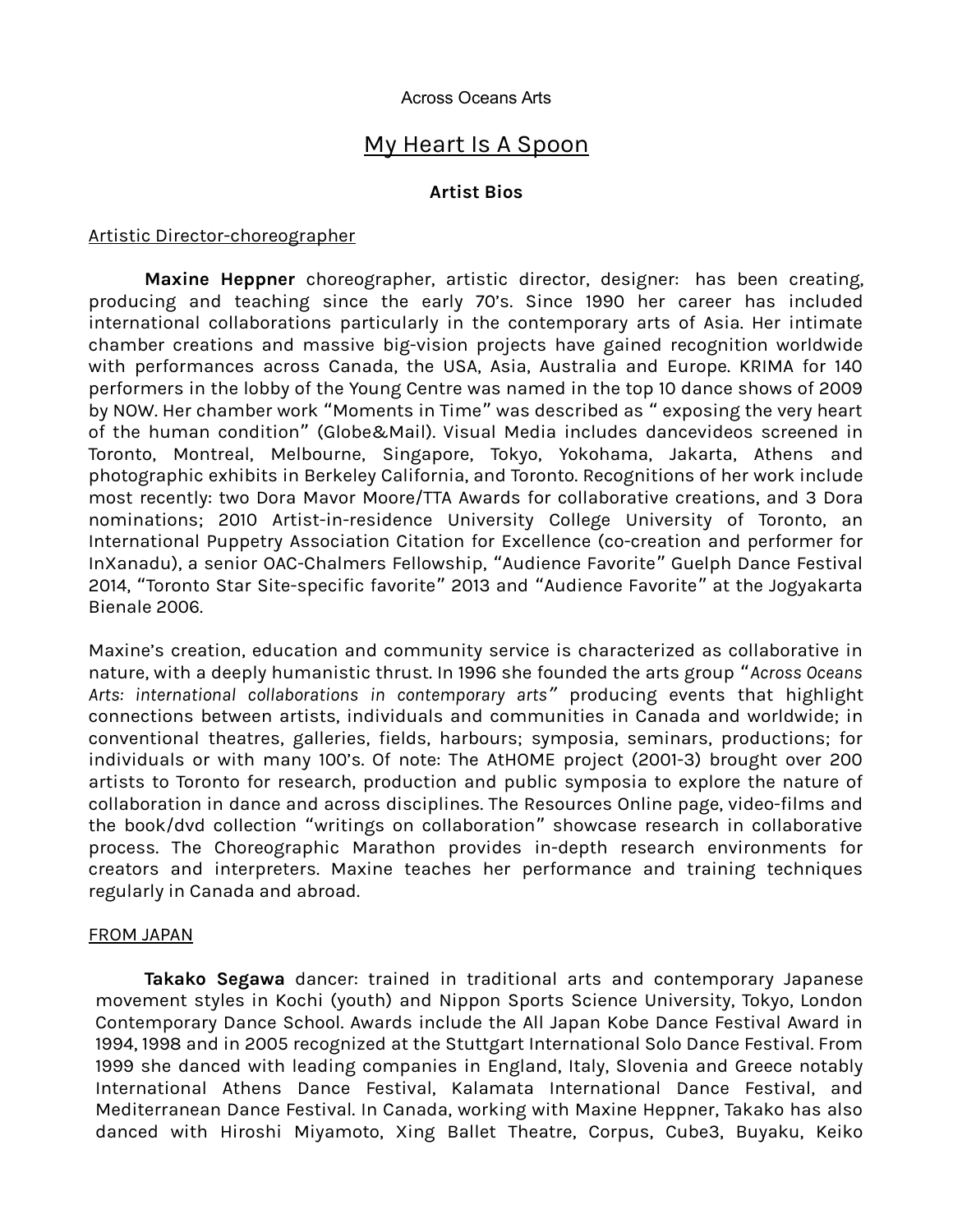#### Across Oceans Arts

Ninomiya, Nuit Blanche and independent projects. In Japan she performs and choreographs as guest artist and directing Sephanic Arts Dance Theater. Since 2005 Takako has trained and worked with Maxine as principle artist in Moments in time, and the Memory, Cycles, and Krima projects in Canada, Greece, Singapore, Japan, and Indonesia.

**Fujimoto Takayuki** light artist and media: has created a unique staging method using LED light systems and installations to manipulate all colours of the spectrum. His aim is to create new "circuits" to connect directly to the audience with no less strength than the connection created by the stage performer communicating directly to the audience in a live stage experience. He is principle designer for the Japanese performance group Dumb Type. Independently his work "True", created with Tsuyoshi Shirai and Takao Kawaguchi has toured since 2007. He has worked with Ryoji Ikeda on the videomusic concert series "formula", with Hong Kong choreographer Daniel Yeung, Vietnam-French choreographer Ea Sola, Singapore's video artist Choy Ka Fai, on the installation/concert path with the guitarist Kazuhisa Uchihashi and singer UA, with Monochrome Circus and Kyoto Noh Theatre's 2011 production.

**An** element of Sarah Shugarman's sound design, the **Yoshida Brothers'** music is a fusion of the rapid percussive Tsugaru-shamisen style with Western and other regional influences, on the shamisen and also electro instruments, drums and synthesizers. The Yoshida brothers began to study from five years of age under Koka Adachi, from 1989 they studied the Tsugaru-jamisen style under Takashi Sasaki. They debuted in 1999. Their first album sold over 100,000 copies and made them celebrities in Japan, a fact that surprised the Yoshida Brothers themselves. They have since attracted a huge international audience.

## FROM CANADA

**Gerry Trentham** dancer: synthesizes dance, scripted text, visual art, video and media design, and live commissioned music. His *Four Mad Humours (2012)* simultaneously premiered in Toronto, Montreal, Buffalo, and Chicago, connected by internet2 technology. Other creations include *Apology (2017)*, *Autobiography: Chapters One through Five (2003)* and *Cathedral (1998),* listed in Toronto's Globe and Mail and Now Magazine as one of the top ten best new works of that year. Gerry has performed extensively throughout North America and Europe, in works of many of Canada's prominent contemporary choreographers including seven years with Serge Bennathan's Dancemakers and Denise Fujiwara, and Claudia Moore. Six works in which he has originated roles have been nominated for and/or received Toronto Dora Awards. Gerry was acclaimed for performance in Bennathan's Chronicles of a Simple Life. New York Times dance critic Anna Kisselgoff called his performance "remarkably lyrical" and Clive Barnes of the New York Post wrote"...powerfully acted by the outstanding Gerry Trentham".

**Sarah Shugarman** composer/sound designer: has performed and created for performance and award-winning films in Canada, China, Japan, and the U.S with dance artists of the Ailey, Graham, Cunningham, and Limon companies, the Toronto Dance